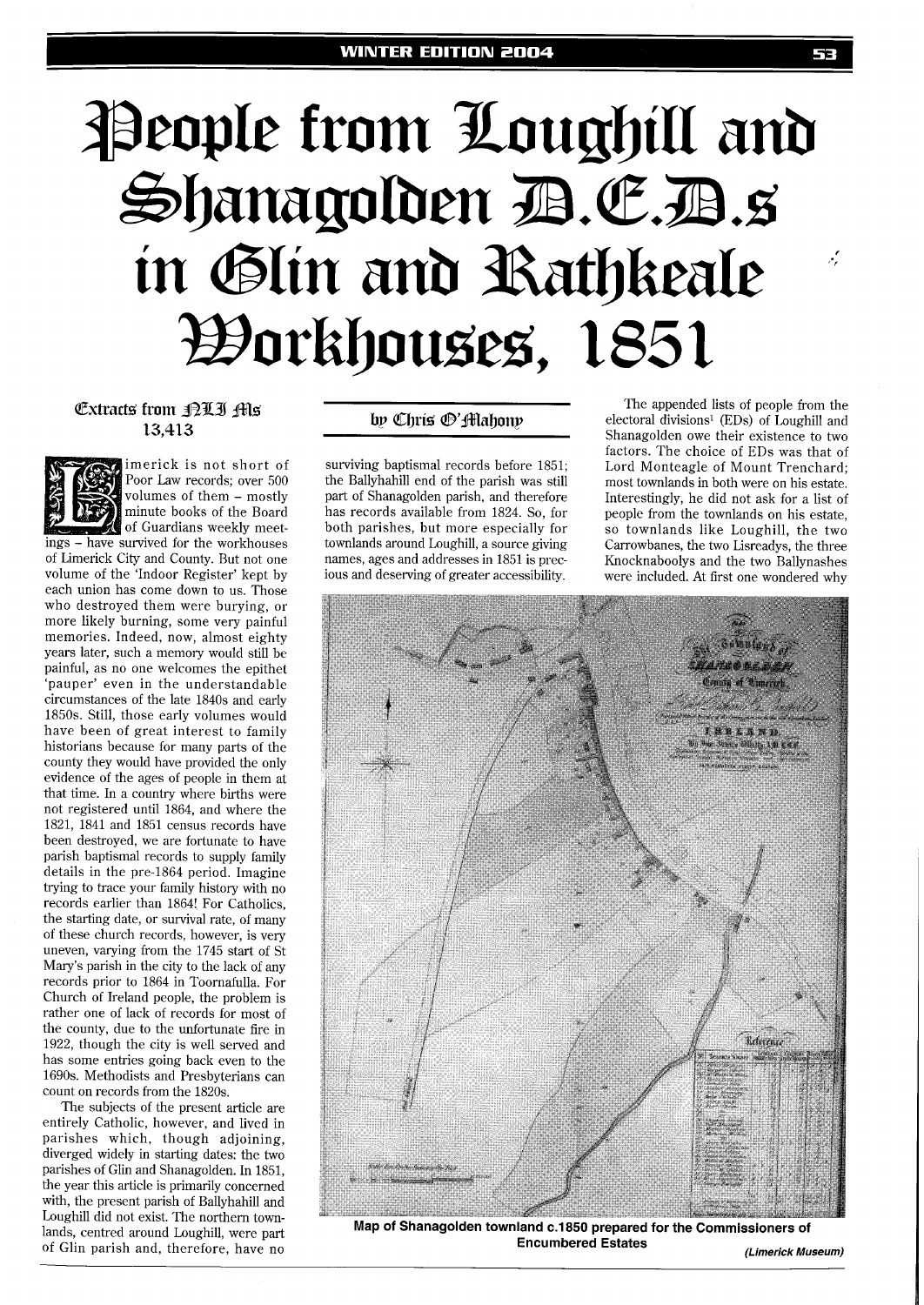### THE OLD LIMERICK JOURNAL



Main Street, Shanagolden, postcard published by M. Madigan, Shanagolden, c.1905

(Limerick Museum)

he did not request lists for other years, but, of course, for Glin 1851 was the transition year between being declared a new Union and getting a new workhouse. Up to 1850, the north west corner of Co. Limerick, north of Athea, belonged to Rathkeale Union, and Glin had a small auxiliary workhouse during the famine. In 1850, Glin became a union in its own right, taking in ten Limerick EDs from Rathkeale Union and three in Co. Kerry from that of Listowel;<sup>2</sup> a new workhouse was built there in 1852. In 1851, some people from the new union would still have been inmates of Rathkeale workhouse and some in Glin, with implications for rate payers. Hence the effort to take stock. A few sheets which belong with those we shall enumerate presently show that Monteagle, who was chairman of the Rathkeale Board of Guardians, studied the implications of the new situation closely, listing the acreage of all the new EDs and the valuation of each. Thus it is, that a precious list of close on 290 people has survived outside the system, so to speak, and lain, with numerous other items, in a metal box of miscellaneous Monteagle material in the National Library of Ireland (NLI), which is known simply as MS 13,413. We take this opportunity to thank the Trustees of the National Library for permission to bring it to a wider public.

The list given below is actually a composite of four lists contained in MS 13,413. They are:

- 1. Loughill DED, list of inmates of Glin and Rathkeale workhouses, showing families & individuals, names, ages and townland addresses. Undated.
- 2. Shanagolden DED, list of inmates of Glin and Rathkeale workhouses giving names, ages, addresses and observations. Undated.
- 3. Loughill DED, list of inmates in Glin

and Rathkeale workhouses, showing ditto, 'on week ending 20 September 1851'.

4. List of paupers, with ages, from Ballycormick and Shanagolden townlands, "reported to have been in the workhouses on 23 Sept. 1851". Workhouses not specified. Includes comments on the accuracy by a third party.

The most straightforward of these lists is No.  $3 - it$  is dated and signed by 'James' Browne, Clerk of the Union' and cites the register number of the relevant workhouse for every one of the 125 inmates named in it. It is the only one of the four to be signed. The 'observations' column refines townland addresses where necessary, as in the case of the two Lisreadys etc, and I have silently incorporated these refinements into the townland column.

The undated List 1 is almost a copy of List **3.** It, too, cites the register numbers, but has no observations; it contains 123 names to List 3's 125. In all but five cases the names are those of List 3, but the order is different and the author had a certain quirky spelling style for both people and places (Knockbulla for Knocknabooly; Lyston and Coumane for the more usual versions). Clearly not a straight transcript; rather, one has the impression of two people compiling a list from the same sources. Hence the few names proper to each, as each made his own mistakes! In the table, I have omitted all the duplicates (preferring the dated and signed version, which also has the advantage of useful third party comments). I have attributed to List 1 only the names proper to it, and identified them in the 'Source' column as 'undated 1'.

Just as Lists 1 & **3** concern Loughill ED, Nos 2 and 4 deal with Shanagolden - No. 2 allegedly covers the whole ED, while No. 4 confines its attention to the townlands of Ballycormick and Shanagolden, the two components of Shanagolden Town.

List 2 is undated and is distinguished in the table below by the word 'undated 2' in the source column. Just when it was compiled is somewhat difficult to be certain about. It looks like an equivalent of List 3 drawn up for Shanagolden ED, and might thus be placed about the same date, certainly within the same month. As such, one would expect it to have a lot in common with List 4, though the latter is confined to two townlands. But nobody in List 4 with Ballycormick as their address is mentioned in List 2, while most of those with Shanagolden as their address are.

Now, List 2, like List 3, gives the register number for every inmate; List 4 does not. It lists people 'reported to have been in the workhouse on 23 Sept. 1851', and comments on the truth or otherwise of that report by writing after everyone's name whether they were 'in the workhouse', 'not in the workhouse' or 'not known'. 'Not in the workhouse' would seem to equal the 'since left' comment of List 3. 'Not known' would appear to mean 'not known to the person commenting', as the people in question were on the workhouse register; twelve such people had a workhouse register number in List 2. List 4 looks like a compilation from unofficial lists, probably kept by relieving officers, of who was supposed to be in the workhouses. It shows no sign of having been checked out against the register. Hence the word 'reported' in the title. Which workhouse the people in the list were actually in (or reputed to be in) can sometimes be ascertained by comparing the list with List 2, but it has entire families not given anywhere else, and contradicts List 2 on several occasions. Such occasions are indicated in footnotes.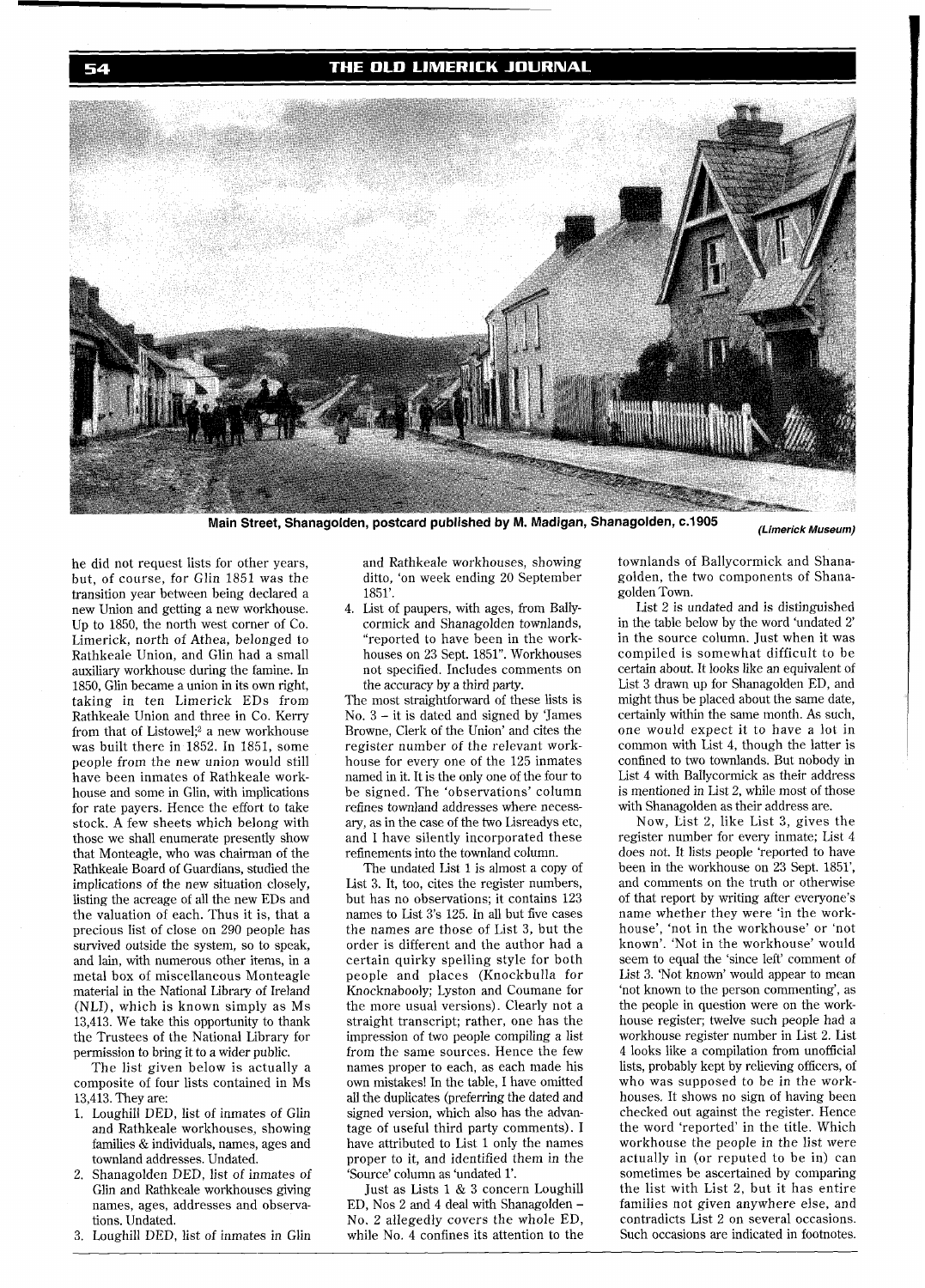#### **WINTER EDITION 2004**

It seems possible that List 2 was compiled slightly earlier in September. Someone saw that it was seriously short of names from Shanagolden town, sought to remedy the matter and ended up confusing things even further. Most of the apparent disagreements between the two lists could be explained by saying that List 2 perhaps predates List 4 by a week or so and that the people in question had left the workhouse in the interval. On some points, however, they just disagree. The author of List 2 is shown up as not being very thorough where Ballycormick was concerned, unless all those people entered the workhouse after he had compiled his list.

In the table, I have indicated people in List 4 whose workhouse is not identified by [wkhouse] and those whose workhouse has been identified from List 2 by the words Glin or Rathkeale in [l. Because it is dated, I give it precedence over List 2 when deleting duplicates, carrying over the register number also between square brackets. Any reconciliation of the two lists is dealt with in a footnote.

All of these people existed and were more or less the age stated. Apart from the pinch of salt with which all ages from those times must be taken, one should bear in mind that the age given in a workhouse register was that at entry, which may have been anything from a few days to a few years before 1851. Take the register number into account in any calculations!

One is surprised, having once got used to the existence of these lists, that they exist for only two electoral divisions; one would have expected Shanid and Mohernagh DEDs to have received the same treatment, and maybe they did! We're grateful that two have survived.

In transcribing these lists and reducing them to one, alphabetised by surname, I have standardised spellings for ease of reference: surnames by the most common version, townlands by the ordnance survey spelling (with the exception of Loughill, where there is local aversion to its O.S. form).

As a quick reference to the townlands represented and the distribution of people from them, the following table may be of interest:

| LOUGHILL ED            |     |
|------------------------|-----|
| Ballyhahill            | 11  |
| Ballyroe               | 1   |
| Ballynash              | 4   |
| Ballynash Bishop       | 10  |
| Cappa/Mount Trenchard  | 2   |
| Carrowbane             | 14  |
| Carrowbanebeg          | 18  |
| Carrowbanemore         | 4   |
| Knocknabooly East      | 20  |
| Lisready Clare         | 5   |
| <b>Lisready Cripps</b> | 26  |
| Loughill               | 14  |
| Total                  | 129 |
| SHANAGOLDEN ED         |     |
| Ballynacragga          | 1   |
| Ballycormick           | 58  |
| Corgrig                | 6   |
| Croaghane              | 5   |
|                        |     |



**Main Street, Shanagolden, c.1900** 

| Doonskerdeen | 32  |
|--------------|-----|
| Kimeheer     | 5   |
| Knockpatrick | 5   |
| Monavaha     | 2   |
| Shanagolden  | 24  |
| Total        | 138 |

Distribution of these people between workhouses was Glin 145, Rathkeale 63, Unknown 59.

The **age profile** of these 267 people is that 193 of them, or 72%, were under twenty-one years of age. The remaining 74 people were fairly evenly distributed between 21 and 60, with an average of 17 per decade, and only six people over 60.

The **gender balance** of this sample of workhouse population was 121 males to 146 females. That gives us a percentage breakdown of 54.6% female to 45.4 % male. Predictable enough.

When the statistical breakdown becomes interesting, and not always so predictable, is when you take the overall gender profile of the group and break it down by age group:

Children, a category which in poor law terms meant the under fifteens, constituted 142, or 53%, of the total, in a ratio of 77:65 in favour of males.

The 15-20 group, technically adult but still minors, were evenly balanced: 27 males to 24 females.

Numerically, therefore, the 193 under 21s represent a fairly even gender balance in the younger 72% of the group. And then the picture changes. The overall proportion of female to male among the over 20s was 57 to 17. That preponderance was most marked in the 30-40 and 40-50 groups, where women were in a majority of 18 to 1 and 18 to 3 respectively. The only blip on the adult chart is for the 51-60 group, where men just outnumbered women by 8 to 5.

Another curious fact, also observed elsewhere, is that women tended to take a rest from counting when they reached 40: 13/18 of the 31-40 group happened to be just 40! A less marked pause was observed at 50, when 10/18 of the 41-50 group were just 50. Maybe the men would have done the same had there been enough of them to count, but one fact suggests otherwise: the favourite age with men in the 51-60 group was 56 (5/8), an effort perhaps, to avoid the suspicion of inaccuracy assoc-

iated with the use of the round number! Back in Mount Trenchard, probably at the end of September 18513, someone pored over these lists and extracted the names and ages in them on to separate sheets for each townland. He then passed them to at least two other people for comment. He completed only six of them, namely: Ballyroe, Ballynash, Carrowbane, Knocknabooly, Lisready, and Loughill, all of them in Loughill ED. The names we already know; the comments have been added as footnotes, with the reference 'stray sheet' + townland name.

While the Loughill area is without records that contain ages pre-1851, it is nevertheless fairly well served by a family record of another kind: Lord Monteagle and most of his surrounding landlords carried out a household census in October 1846. Known as NLI MS 582, it details the names, occupations, number of people (male and female) in the household, provisions (i.e. potatoes) left, and public works (if any) employed on. It covers some fifty townlands in the area ranging from Loughill and Ballyhahill in the west to Aughinish and Mullagh in the east, a rough rectangle bordered by the Shannon estuary on the north and a rough line from Mohernagh through Dooncaha to Dunmoylan to the south. One thing it does not do is name anybody in the household other than the head. Given that most of the people listed below entered the workhouse after 1846, I have compared the names in both and added any light gleaned from MS 582 to the workhouse lists as footnotes. Not a lot, it must be said, as most of the inmates were dependents of householders rather than householders. Another limitation on the help available from MS 582, is that it does not include Carrowbane, whether 'beg' or 'more'. For this, I have compared the 1851 entries with Griffith's Valuation (GV) of early 18524.

Other abbreviations used:

- *NMAJ:* North Munster Antiquarian Journal.
- *Poverty to Promise:* C. O'Mahony & V. Thompson, *Poverty to Promise: the Monteagle Emigrants, 1838-58, Sydney,* 1994.
- *WLFA: K.* Press and V. Thompson, *West Limerick Families Abroad,* Melbourne, 2001.

**(Limerick Museum)**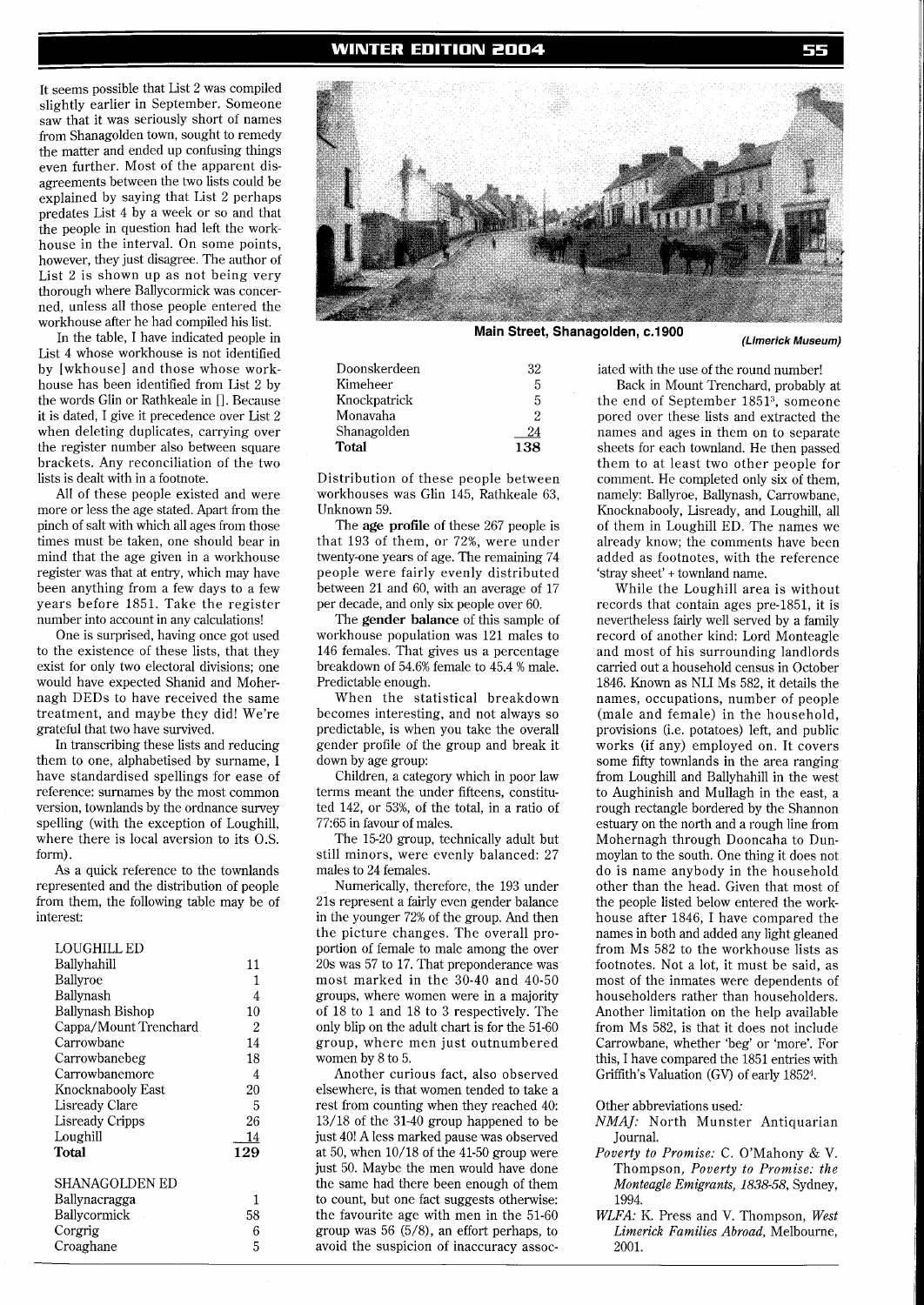56

# THE OLD LIMERICK JOURNAL

| Surname              | Name                                   | Age              | <b>Townland</b>                    | <b>Wkhouse</b>         | No.          | Source                 | <b>Remarks</b>               |
|----------------------|----------------------------------------|------------------|------------------------------------|------------------------|--------------|------------------------|------------------------------|
| Adams                | Catherine                              | 50               | Doonskerdeen                       | Glin                   | 5291         | undated 2              | husband out & daughters      |
| Adams                | Michael                                | 15               | Doonskerdeen                       | Glin                   | 4891         | undated 2              | out a fortnight & family out |
| Ahern                | Mary <sup>5</sup>                      | 5                | Carrowbanebeg                      | Glin                   | 2002         | 20.09.51               |                              |
| Allen                | Daniel                                 | 40               | Doonskerdeen                       | Glin                   | 5126         | undated 2              | Corgrigg                     |
| Allen                | Ellen                                  | 16               | Corgrig                            | Glin                   | 5207         | undated 2              | Sister to Australia          |
| Barrett              | Biddy                                  | 8                | Loughill                           | Glin                   | 5365         | 20.09.51               |                              |
| <b>Barrett</b>       | Catherine <sup>6</sup>                 | 16               | Loughill                           | [Glin]                 |              | stray sheet            |                              |
| <b>Barrett</b>       | Ellen                                  | 36               | Ballycormick                       | [wkhouse]              |              | 23.09.51               | ٠,                           |
| Barrett<br>Barrett   | Ellen<br>John                          | 13<br>$\,2$      | Loughill<br>Ballycormick           | Glin<br>[wkhouse]      | 5360         | 20.09.51<br>23.09.51   |                              |
| Barrett              | Mary                                   | 8                | Ballycormick                       | [wkhouse]              |              | 23.09.51               |                              |
| Barrett              | Mary                                   | 5                | Loughill                           | Glin                   | 5366         | 20.09.51               |                              |
| Barrett              | Michael                                | 5                | Ballycormick                       | [wkhouse]              |              | 23.09.51               |                              |
| <b>Barrett</b>       | Patt                                   | $12\,$           | Loughill                           | Glin                   | 5333         | 20.09.51               | Since discharged             |
| Barry                | <b>Bridget</b>                         | 16               | Doonskerdeen                       | Glin                   | 5285         | undated 2              |                              |
| Barry                | Catherine                              | $\boldsymbol{2}$ | Doonskerdeen                       | Glin                   | 5175         | undated 2              |                              |
| Barry                | Johanna                                | 11               | Doonskerdeen                       | Glin                   | 5174         | undated 2              |                              |
| Barry                | John                                   | $13\,$           | Doonskerdeen                       | Glin                   | 5173         | undated 2              |                              |
| Barry                | Mary                                   | $44\,$           | Doonskerdeen                       | Glin                   | 5172         | undated 2              | [family] taken by T/J Burns  |
| Barry                | Patrick <sup>7</sup>                   | 49               | Doonskerdeen                       | Glin                   | 5171         | undated 2              |                              |
| Blake                | Biddy                                  | $13\,$           | Carrowbanebeg                      | Glin                   | 4293         | 20.09.51               |                              |
| <b>Brick</b>         | Timothy                                | 15               | Croaghane                          | Rathkeale              | 1246         | undated 2              |                              |
| Cahill               | Patt                                   | $22\,$           | Corgrig                            | Glin                   | 5235         | undated 2              | Tailor                       |
| Collins              | <b>Bridget</b>                         | 12               | Doonskerdeen                       | Glin                   | 4990         | undated 2              |                              |
| Collins              | Bridget <sup>8</sup>                   | 42               | Doonskerdeen                       | Glin                   | 4989         | undated 2              | Wife a weaver at Shgdn       |
| Collins<br>Collins   | Hanna                                  | 9                | Doonskerdeen                       | Glin<br>Glin           | 4991         | undated 2              |                              |
| Collins              | Johanna<br>Mary                        | 6<br>15          | Doonskerdeen<br>Doonskerdeen       | Glin                   | 3522<br>4988 | undated 2<br>undated 2 | Mother out                   |
| Connell              | Connor <sup>9</sup>                    | 15               | Kimeheer                           | Glin                   | 2951         | undated 2              |                              |
| Connell              | Daniel <sup>10</sup>                   | 12               | Loughill                           | Rathkeale              | 323          | 20.09.51               |                              |
| Connors              | Catherine                              | 18               | Ballycormick                       | [wkhouse]              |              | 23.09.51               | Not in workhouse             |
| Connors              | John                                   | $\boldsymbol{7}$ | Ballyhahill                        | Rathkeale              | 4872         | 20.09.51               |                              |
| Connors              | Mary                                   | 40               | Ballycormick                       | [wkhouse]              |              | 23.09.51               |                              |
| Connors              | Mary                                   | $30\,$           | Ballyhahill                        | Rathkeale              | 4871         | 20.09.51               |                              |
| Connors              | Michael                                | 6                | Ballycormick                       | [wkhouse]              |              | 23.09.51               |                              |
| Connors              | Thomas                                 | 10               | Ballycormick                       | [wkhouse]              |              | 23.09.51               |                              |
| Conway               | Julia <sup>11</sup>                    | $\sqrt{28}$      | Ballynash Bishop                   | Glin                   | 4125         | 20.09.51               | Since discharged             |
| Corbett              | James                                  | 13               | Kimeheer                           | Glin                   | 4208         | undated 2              |                              |
| Corridon             | Catherine                              | 8                | <b>Lisready Cripps</b>             | Rathkeale              | 5194         | 20.09.51               |                              |
| Corridon<br>Corridon | Catherine <sup>12</sup><br>Johanna     | $40\,$<br>10     | <b>Lisready Cripps</b>             | Rathkeale<br>Rathkeale | 5192<br>5193 | 20.09.51               |                              |
| Corridon             | Michael                                | 5                | Lisready Cripps<br>Lisready Cripps | Rathkeale              | 5195         | 20.09.51<br>20.09.51   |                              |
| Corridon             | Patt                                   | $\bf 3$          | <b>Lisready Cripps</b>             | Rathkeale              | 5196         | 20.09.51               |                              |
| Costelloe            | <b>Bridget</b>                         | $1.5\,$          | Ballycormick                       | [wkhouse]              |              | 23.09.51               | not known                    |
| Costelloe            | Margaret                               | $\boldsymbol{2}$ | Ballycormick                       | [wkhouse]              |              | 23.09.51               | not known                    |
| Costelloe            | Mary                                   | 24               | Ballycormick                       | [wkhouse]              |              | 23.09.51               | not known                    |
| Cronin               | Catherine                              | $\sqrt{72}$      | Shanagolden                        | [Rathkeale]            | [2720]       | 23.09.51               |                              |
| Cummane              | <b>Bridget</b>                         | 36               | Carrowbanebeg                      | Glin                   | 3007         | 20.09.51               |                              |
| Cummane              | John                                   | 8                | Carrowbanebeg                      | Glin                   | 3008         | 20.09.51               |                              |
| Cummane              | Patt                                   | $\rm{2}$         | Carrowbanebeg                      | Glin                   | 3009         | 20.09.51               |                              |
| Cunningham           | Batt                                   | 15               | Ballycormick                       | [wkhouse]              |              | 23.09.51               |                              |
| Cunningham           | Margaret                               | 50               | Kimeheer                           | Glin                   | 5120         | undated 2              |                              |
| Daly                 | Ellen                                  | 14               | Ballycormick                       | [wkhouse]              |              | 23.09.51               |                              |
| Daly                 | John                                   | 8                | Ballycormick                       | [wkhouse]              |              | 23.09.51               |                              |
| Daly                 | Mary                                   | 50               | Ballycormick                       | [wkhouse]              |              | 23.09.51               |                              |
| Daly                 | William                                | 5                | Ballycormick                       | [wkhouse]              |              | 23.09.51               |                              |
| Daniher              | Margaret                               | 15               | Doonskerdeen                       | Rathkeale              | 2944         | undated 2              |                              |
| Davis<br>Dillon      | George <sup>13</sup><br><b>Bridget</b> | 18<br>40         | Carrowbane<br>Ballycormick         | Glin<br>[wkhouse]      | 5344         | 20.09.51<br>23.09.51   | Since discharged             |
| Dillon               | John                                   | 16               | Ballycormick                       | [wkhouse]              |              | 23.09.51               |                              |
| Dillon               | John <sup>14</sup>                     | 47               | Ballycormick                       | [wkhouse]              |              | 23.09.51               |                              |
| Dillon               | Margaret                               | inf.             | Ballycormick                       | [wkhouse]              |              | 23.09.51               |                              |
| Dillon               | Margaret                               | 6                | Ballycormick                       | [wkhouse]              |              | 23.09.51               |                              |
| Dillon               | Michael                                | 13               | Ballycormick                       | [wkhouse]              |              | 23.09.51               |                              |
| Dillon               | Patrick                                | 17               | Ballycormick                       | [wkhouse]              |              | 23.09.51               |                              |
| Driscoll             | Timothy                                | 14               | Knocknabooly E.                    | Glin                   | 5331         | 20.09.51               |                              |
| Enright              | Mary                                   | 30               | Doonskerdeen                       | Glin                   | 4911         | undated 2              |                              |
| Evans                | John <sup>15</sup>                     | 5                | Carrowbanebeg                      | Glin                   | 1399         | 20.09.51               |                              |
| Evans                | Mary                                   | 7                | Carrowbanebeg                      | Glin                   | 1398         | 20.09.51               |                              |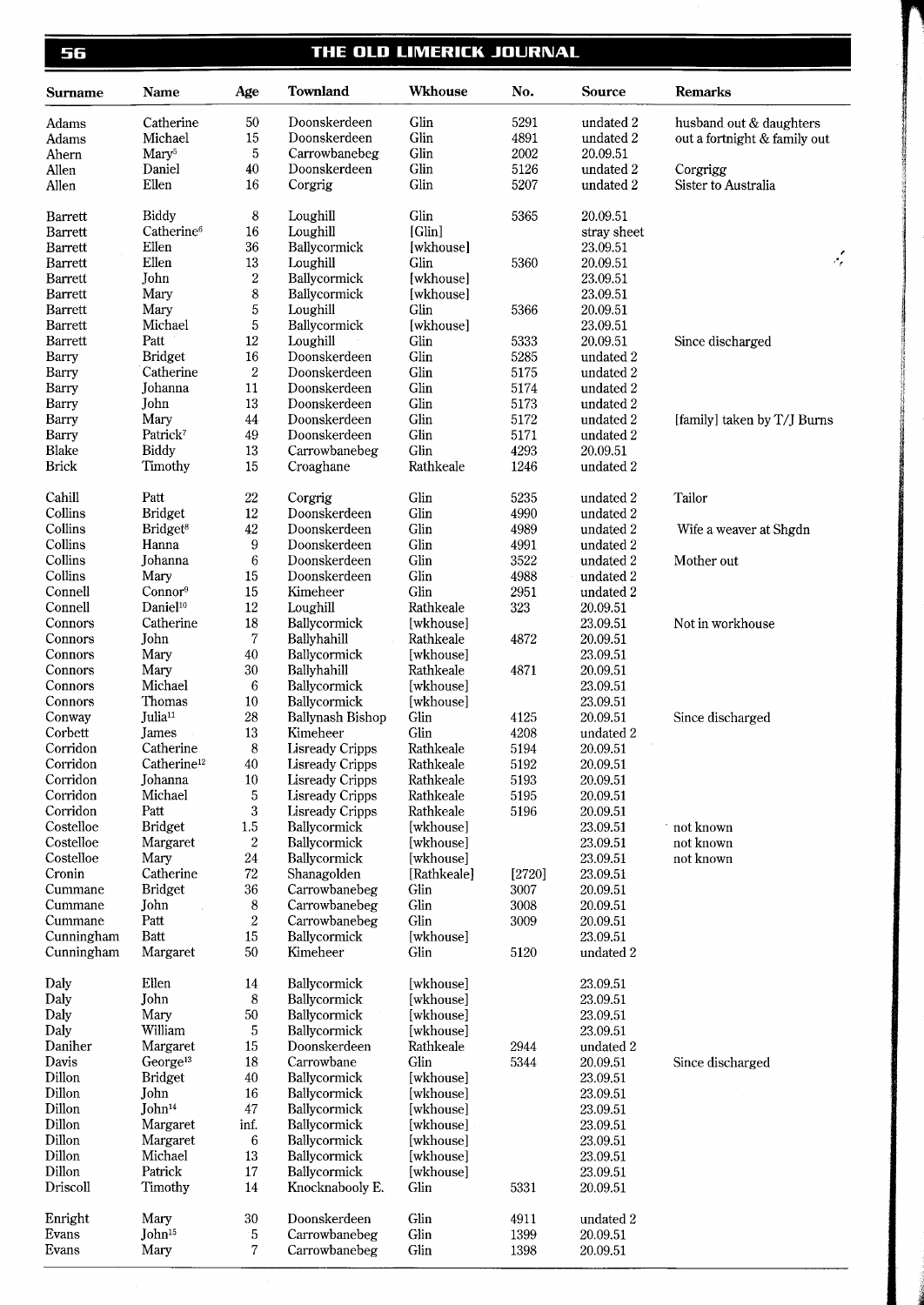# **WINTER EDITION 2004**

| Surname            | Name                              | Age              | <b>Townland</b>             | <b>Wkhouse</b>      | No.     | Source               | <b>Remarks</b>              |
|--------------------|-----------------------------------|------------------|-----------------------------|---------------------|---------|----------------------|-----------------------------|
| Farrell            | Iames <sup>16</sup>               | 12               | Doonskerdeen                | Glin                | 4071    | undated 2            | $\ddotsc$                   |
| Farrell            | John                              | 9                | Shanagolden                 | [Glin]              | [5336]  | 23.09.51             | not known                   |
| Farrell            | John                              | 21               | Shanagolden                 | Rathkeale           | 2825    | undated 2            |                             |
| Farrell            | Margaret                          | $20\,$           | Doonskerdeen                | Glin                | 4964    | undated 2            |                             |
| Farrell            | Mary                              | 13               | Doonskerdeen                | Glin                | 4083    | undated 2            |                             |
| Fitzgerald         | Honora                            | $11\,$           | Ballycormick                | [wkhouse]           |         | 23.09.51             |                             |
| Fitzgerald         | Honora                            | $42\,$           | Ballycormick                | [wkhouse]           |         | 23.09.51             |                             |
| Fitzgerald         | James                             | $9\,$            | Ballycormick                | [wkhouse]           |         | 23.09.51             |                             |
| Fitzgerald         | <b>James</b>                      | $52\,$           | Ballycormick                | [wkhouse]           |         | 23.09.51             |                             |
| Fitzgerald         | John                              | $12\,$           | Ballycormick                | [wkhouse]           |         | 23.09.51             | $\mathcal{L}$               |
| Fitzgibbon         | Patrick                           | 60               | Ballycormick                | [wkhouse]           |         | 23.09.51             |                             |
| Flanagan           | Ellen                             | 13               | Carrowbanebeg               | Rathkeale           | 4578    | 20.09.51             |                             |
| Flanagan           | Hanora                            | 40               | Carrowbanebeg               | Rathkeale           | 4576    | 20.09.51             |                             |
| Flanagan           | John <sup>17</sup>                | 56               | Carrowbanebeg               | Rathkeale           | 4575    | 20.09.51             |                             |
| Flanagan           | Margaret                          | $12\,$           | Carrowbanebeg               | Glin                | 3293    | 20.09.51             |                             |
| Flanagan           | Mary                              | $12\,$           | Carrowbanebeg               | Rathkeale           | 4579    | 20.09.51             |                             |
| Flinn              | Margaret                          | $\overline{4}$   | Ballycormick                | [wkhouse]           |         | 23.09.51             | not known                   |
| Ginnane<br>Ginnane | Margaret <sup>18</sup><br>Richard | inf.<br>15       | Shanagolden<br>Ballycormick | [Glin]<br>[wkhouse] | [4356]  | 23.09.51<br>23.09.51 | not known                   |
|                    |                                   |                  |                             |                     |         |                      |                             |
| Hanley             | Margaret                          | $17\,$           | Shanagolden                 | [Glin]              | [4278]  | 23.09.51             | left house 20 Sept.         |
| Hanrahan           | Eliza <sup>19</sup>               | 60               | Carrowbane                  | Glin                | 4367    | 20.09.51             | Since discharged            |
| Healy              | William                           | 12               | Mt Trenchard                | Glin                | 4077    | 20.09.51             | Since discharged            |
| Henigan            | Mary                              | $12\,$           | Corgrig                     | Glin                | 3602    | undated 2            | brought in by widow Griffin |
| Hindes             | Anne                              | 6                | <b>Lisready Cripps</b>      | Glin                | 2419    | 20.09.51             |                             |
| Hindes             | Catherine                         | $10\,$           | Lisready Cripps             | Glin                | 2417    | 20.09.51             |                             |
| Hindes             | Ellen                             | 24               | Ballynacragga               | Rathkeale           | 3956    | undated 2            |                             |
| Hindes             | John <sup>20</sup>                | 56               | <b>Lisready Cripps</b>      | Glin                | 2414    | 20.09.51             |                             |
| Hindes             | Mary                              | 16               | <b>Lisready Cripps</b>      | Rathkeale           | 3746    | 20.09.51             |                             |
| Hindes             | Michael                           | $12\,$           | <b>Lisready Cripps</b>      | Glin                | 2416    | 20.09.51             |                             |
| Hindes             | Owen                              | $\,8\,$          | <b>Lisready Cripps</b>      | Glin                | 2418    | 20.09.51             |                             |
| Hindes             | Sally                             | 54               | Lisready Cripps             | Glin                | 2415    | 20.09.51             |                             |
| Hindes             | William                           | $\overline{2}$   | <b>Lisready Cripps</b>      | Glin                | 2420    | 20.09.51             |                             |
| Joynt              | Anne                              | 15               | Corgrig                     | Glin                | 4158    | undated 2            |                             |
| Joynt              | Mary <sup>21</sup>                | 45               | Corgrig                     | Glin                | 4159    | undated 2            | Undertenants to G. Griffin  |
| Joynt              | Patrick                           | 17               | Shanagolden                 | [Rathkeale]         | [5092]  | 23.09.51             | not known                   |
| Keane              | Margaret                          | 14               | Shanagolden                 | [Rathkeale]         | [360]   | 23.09.51             | not known                   |
| Keane              | Michael                           | $\boldsymbol{8}$ | Shanagolden                 | [Rathkeale]         | $[362]$ | 23.09.51             | not known                   |
| Keane              | Morgan                            | $12\,$           | Shanagolden                 | [Rathkeale]         | $[361]$ | 23.09.51             | not known                   |
| Keeffe             | James                             | $20\,$           | Ballycormick                | [wkhouse]           |         | 23.09.51             |                             |
| Kelly              | <b>Bridget</b>                    | 40               | Doonskerdeen                | Glin                | 5125    | undated 2            |                             |
| Kelly              | Johanna <sup>22</sup>             | 50               | Lisready Clare              | Glin                | 2691    | 20.09.51             |                             |
| Kinnane            | Hanora <sup>23</sup>              | 40               | Loughill                    | Glin                | 5376    | 20.09.51             |                             |
| Kinnane            | Mary                              | $12\,$           | Loughill                    | Glin                | 5377    | 20.09.51             |                             |
| Kinnark            | Catherine <sup>24</sup>           | $28\,$           | Ballycormick                | [wkhouse]           |         | 23.09.51             | not in workhouse            |
| Kinnark            | Ellen                             | 34               | Ballycormick                | [wkhouse]           |         | 23.09.51             | not in workhouse            |
| Lane               | Biddy <sup>25</sup>               | 40               | Carrowbanebeg               | Glin                | 3635    | 20.09.51             |                             |
| Lane               | Catherine                         | $15\,$           | Shanagolden                 | [Glin]              | [3722]  | 23.09.51             | not known                   |
| Lane               | Catherine                         | 9                | Carrowbanebeg               | Glin                | 3636    | 20.09.51             |                             |
| Latchford          | John                              | $16\,$           | Ballycormick                | [wkhouse]           |         | 23.09.51             | not in workhouse            |
| Liston             | Mary                              | 40               | Carrowbane                  | Rathkeale           | 3995    | 20.09.51             | Since discharged            |
| Liston             | Timothy                           | $12\,$           | Carrowbane                  | Rathkeale           | 3996    | 20.09.51             | Since discharged            |
| Lynch              | Michael <sup>26</sup>             | 11               | Loughill                    | Glin                | 5340    | List 1               |                             |
| Lynch              | Patrick                           | 13               | Loughill                    | Glin                | 5339    | 20.09.51             |                             |
| Lysaght            | Francis                           | 14               | Shanagolden                 | [Rathkeale]         | [2878]  | 23.09.51             | not known                   |
| Madigan            | Hanora                            | 40               | Croaghane                   | Rathkeale           | 3817    | undated 2            |                             |

Madigan Madigan Madigan Madigan Madigan Mangan Mangan Mangan Mangan Mangan Mangan

John Margaret Mary Michael  $\mathbf{Patt}^{27}$ Ellen Ellen  $Ellen<sup>28</sup>$ Hanora James Judy Michael

Shanagolden Croaghane Croaghane Shanagolden Ballyroe Knocknabooly Knockpatrick Knockpatrick Doonskerdeen Knocknabooly E. Knocknabooly E. Doonskerdeen

[Glin] Glin Glin [Glin] Rathkeale Rathkeale Glin Glin Rathkeale Rathkeale Rathkeale Rathkeale

23.09.51 undated 2 undated 2 23.09.51 undated l 20.09.51 undated 2 undated 2 undated 2 20.09.51 20.09.51 undated 2

not known no such person

not known

Mangan

57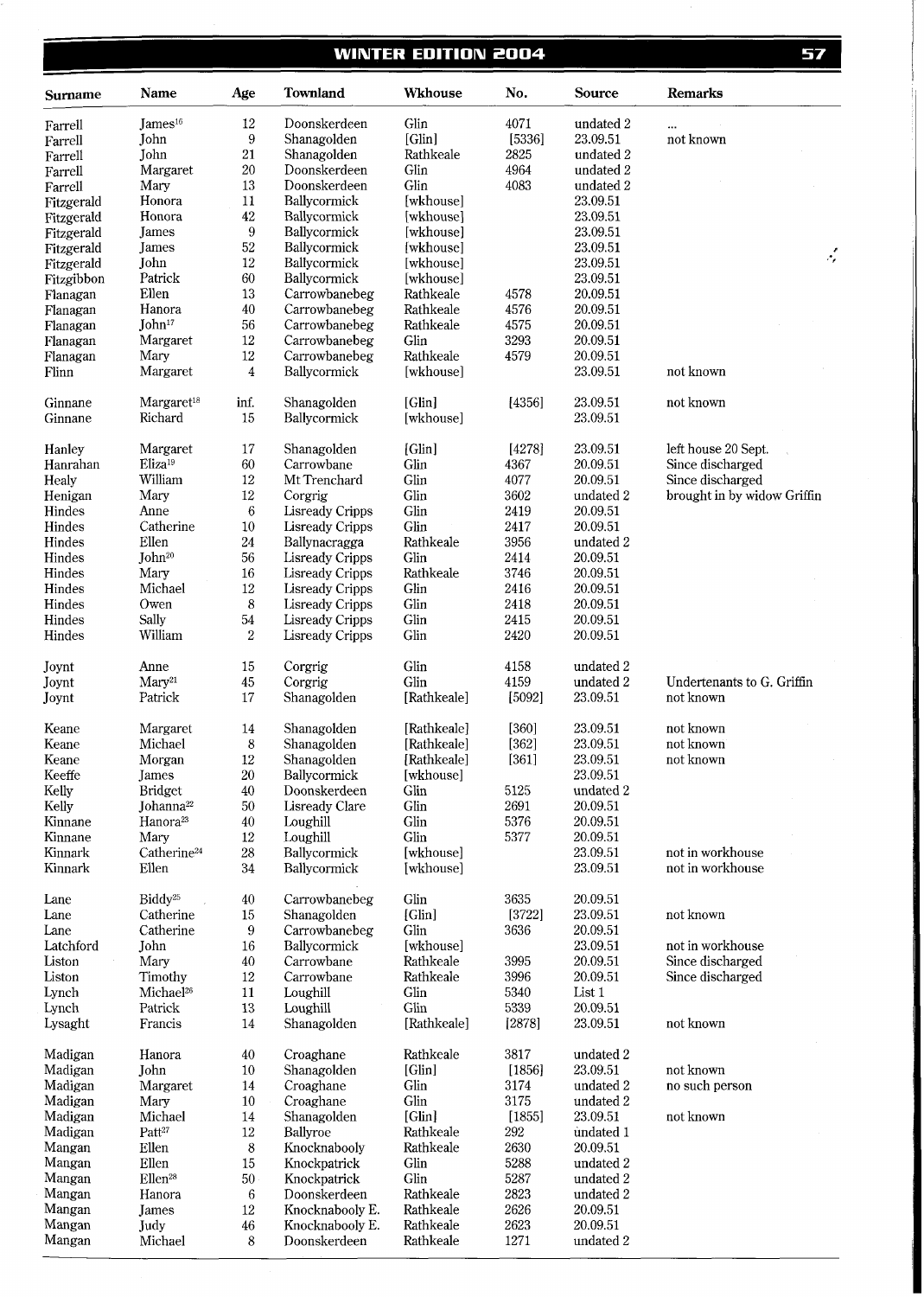58

# THE OLD LIMERICK JOURNAL

| <b>Surname</b> | Name                    | Age          | Townland               | <b>Wkhouse</b> | No.    | Source      | <b>Remarks</b>                            |
|----------------|-------------------------|--------------|------------------------|----------------|--------|-------------|-------------------------------------------|
| Mangan         | Nicholas                | 10           | Knocknabooly E.        | Rathkeale      | 2628   | 20,09.51    |                                           |
| McEnerney      | Denis                   | $12\,$       | Ballyhahill            | Glin           | 1205   | 20.09.51    |                                           |
| McGrath        | Biddy <sup>29</sup>     | 8            | <b>Lisready Cripps</b> | Glin           | 2281   | 20.09.51    |                                           |
| McGrath        | Catherine               | 16           | <b>Lisready Cripps</b> | Glin           | 2282   | 20.09.51    |                                           |
| McGrath        | Ellen <sup>30</sup>     | 13           | <b>Lisready Cripps</b> | Glin           | 3980   | 20.09.51    |                                           |
| McGrath        | Hanora                  | 1.5          | Lisready Cripps        | Glin           | 3985   | 20.09.51    |                                           |
| McGrath        | Johanna                 | 7            | Lisready Cripps        | Glin           | 3983   | 20.09.51    |                                           |
| McGrath        | Julia                   | 5            | <b>Lisready Cripps</b> | Glin           | 3984   | 20.09.51    |                                           |
| McGrath        | Margaret                | 11           | <b>Lisready Cripps</b> | Glin           | 3981   | 20.09.51    |                                           |
| McGrath        | Patt                    | 9            | Lisready Cripps        | Glin           | 3982   | 20.09.51    | $\mathcal{L}^{\mathcal{E}}_{\mathcal{E}}$ |
| McMahon        | Catherine <sup>31</sup> | 14           | Carrowbanemore         | Glin           | 3294   | 20.09.51    |                                           |
| McMahon        | Catherine <sup>32</sup> | 35           | Lisready Clare         | Glin           | 4467   | 20.09.51    |                                           |
| McMahon        | Hanora <sup>33</sup>    | 14           | Loughill               | Glin           | 4663   | 20.09.51    |                                           |
| McMahon        | Honora                  | 40           | Shanagolden            | [Rathkeale]    | [1268] | 23.09.51    | not known                                 |
| McMahon        | James                   | 11           | Loughill               | Glin           | 4664   | 20.09.51    |                                           |
| McMahon        | John                    | $10\,$       | Shanagolden            | [Glin]         | [3783] | 23.09.51    | [Orphan]                                  |
| McMahon        | Mary                    | 15           | Shanagolden            | [Glin]         | [3972] | 23.09.51    | [Orphan]                                  |
| McMahon        | Mary                    | 50           | Carrowbanemore         | Glin           | 5283   | 20.09.51    | Since discharged                          |
| McMahon        | Michael                 | 9            | Shanagolden            | [Rathkeale]    | [1269] | 23.09.51    | not known                                 |
| McMahon        | Michael                 | 3            | <b>Lisready Clare</b>  | Glin           | 4468   | 20.09.51    | Since discharged                          |
| McMahon        | Terence                 | 17           | Shanagolden            | [Glin]         | [3784] | 23.09.51    |                                           |
| McMahon        | Thomas                  | 16           | Loughill               | Glin           | 4662   | 20.09.51    |                                           |
| McNamara       | Edmond                  | 16           | Carrowbane             | Glin           | 4753   | 20.09.51    | Since discharged                          |
| McNamara       | Ellen <sup>34</sup>     | 60           | Ballynash Bishop       | Glin           | 2197   | 20.09.51    | Since discharged                          |
| McNamara       | John                    | 17           | Carrowbane             | Glin           | 4752   | 20.09.51    | Since discharged                          |
| McNamara       | Mary                    | 19           | Ballynash Bishop       | Glin           | 2897   | 20.09.51    | Since discharged                          |
| Meehan         | Margaret <sup>35</sup>  | 60           | Knocknabooly E.        | Glin           | 2531   | 20.09.51    |                                           |
| Moloney        | Ellen                   | $\mathbf{1}$ | Monavaha               | Glin           | 4982   | undated 2   |                                           |
| Moloney        | Margaret                | $17\,$       | Croaghane              | Glin           | 3680   | undated 2   |                                           |
| Moore          | Catherine               | $23\,$       | Ballycormick           | [wkhouse]      |        | 23.09.51    | not in the workhouse                      |
| Moore          | Garrett                 | $14\,$       | Ballynash Bishop       | Glin           | 5105   | 20.09.51    | Since discharged                          |
| Moore          | Mary                    | $50\,$       | Ballynash Bishop       | Glin           | 5104   | 20.09.51    | Since discharged                          |
| Moore          | Maurice <sup>36</sup>   | $50\,$       | Ballynash Bishop       | Glin           | 5103   | 20.09.51    | Since discharged                          |
| Moriarty       | Anne                    | $11\,$       | Knocknabooly E.        | Glin           | 5338   | 20.09.51    |                                           |
| Moroney        | Ellen                   | 70           | Doonskerdeen           | Rathkeale      | 4532   | undated 2   |                                           |
| Murray         | Mary                    | 15           | Knocknabooly E.        | Glin           | 4540   | 20.09.51    | Since discharged                          |
| Murray         | Michael                 | 28           | Knocknabooly E.        | Glin           | 5098   | 20.09.51    |                                           |
| Naish          | John <sup>37</sup>      | 16           | Carrowbane             | Rathkeale      | 264    | 20.09.51    | Not in Rathkeale workhouse                |
| Naish          | Honora                  | 15           | Doonskerdeen           | Glin           | 5071   | undated 2   |                                           |
| Naish          | John <sup>38</sup>      | 10           | Doonskerdeen           | Glin           | 3173   | undated 2   | Orphan                                    |
| Naish          | Thomas                  | 5            | Doonskerdeen           | Glin           | 3172   | undated 2   | Orphan                                    |
| Naughtin       | Catherine               | 14           | Knocknabooly E.        | Glin           | 5355   | 20.09.51    |                                           |
| Naughtin       | James                   | 4            | Ballycormick           | [wkhouse]      |        | 23.09.51    |                                           |
| Naughtin       | John                    | 14           | Ballycormick           | [wkhouse]      |        | 23.09.51    |                                           |
| Naughtin       | Michael <sup>39</sup>   | 56           | Ballycormick           | [wkhouse]      |        | 23.09.51    | not in the workhouse                      |
| Naughtin       | Patt                    | $\mathbf 5$  | Knocknabooly E.        | Glin           | 5370   | 20.09.51    |                                           |
| Neill          | <b>Bridget</b>          | 12           | Shanagolden            | Rathkeale      | 5311   | undated 2   |                                           |
| Nestor         | Ellen <sup>40</sup>     | $70\,$       | Doonskerdeen           | Glin           | 5052   | undated 2   |                                           |
| Neville        | John.                   | $20\,$       | Shanagolden            | [wkhouse]      |        | 23.09.51    | not known                                 |
| Neville        | Marv <sup>41</sup>      | 64           | Ballynash Bishop       | Glin           | 5167   | 20.09.51    |                                           |
| Nolan          | James <sup>42</sup>     | 70           | <b>Lisready Cripps</b> | Glin           | 5361   | 20.09.51    |                                           |
| Nolan          | Thomas                  | 30           | Lisready Clare         | Glin           | 4191   | 20.09.51    |                                           |
| O'Brien        | Anne <sup>43</sup>      | 50           | Ballynash [Bp]         | Glin           | 3136   | undated 1   |                                           |
| O'Brien        | Catherine               | 9            | Ballynash [Bp]         | [Glin]         |        | stray sheet |                                           |
| O'Brien        | Daniel                  | 11           | Ballynash [Bp]         | Glin           | 3138   | undated 1   |                                           |
| O'Brien        | Denis                   | 11           | Ballynash [Bp]         | [Glin]         |        | stray sheet |                                           |
| O'Brien        | Denis                   | 11           | Ballynash Bishop       | Glin           | 3138   | 20.09.51    |                                           |
| O'Brien        | Biddy                   | 17           | Ballycormick           | [wkhouse]      |        | 23.09.51    |                                           |
| O'Brien        | Catherine <sup>44</sup> | 9            | Knocknabooly E.        | Glin           | 4624   | 20.09.51    |                                           |
| O'Brien        | Connor                  | 11           | Ballycormick           | [wkhouse]      |        | 23.09.51    |                                           |
| O'Brien        | Connor <sup>45</sup>    | 60           | Ballycormick           | [wkhouse]      |        | 23.09.51    |                                           |
| O'Brien        | Daniel                  | 3            | Ballycormick           | [wkhouse]      |        | 23.09.51    |                                           |
| O'Brien        | Eliza                   | $40\,$       | Carrowbanemore         | Rathkeale      | 4455   | 20.09.51    |                                           |
| O'Brien        | Joanna                  | 35           | Ballycormick           | [wkhouse]      |        | 23.09.51    |                                           |
| O'Brien        | Margaret                | 5            | Doonskerdeen           | Glin           | 3266   | undated 2   | Mother & dau. cutting turf<br>on bog      |
| O'Brien        | Mary                    | $12\,$       | Ballynash [Bp]         | Glin           | 3137   | undated 1   |                                           |
| O'Brien        | Michael                 | $11\,$       | Ballycormick           | [wkhouse]      |        | 23.09.51    |                                           |
| O'Brien        | Patrick                 | 14           | Ballycormick           | [wkhouse]      |        | 23.09.51    |                                           |
| O'Brien        | Sarah                   | 15           | Ballycormick           | [wkhouse]      |        | 23.09.51    |                                           |
| O'Brien        | Thomas                  | 8            | Ballynash [Bp]         | Glin           | 3139   | undated 1   |                                           |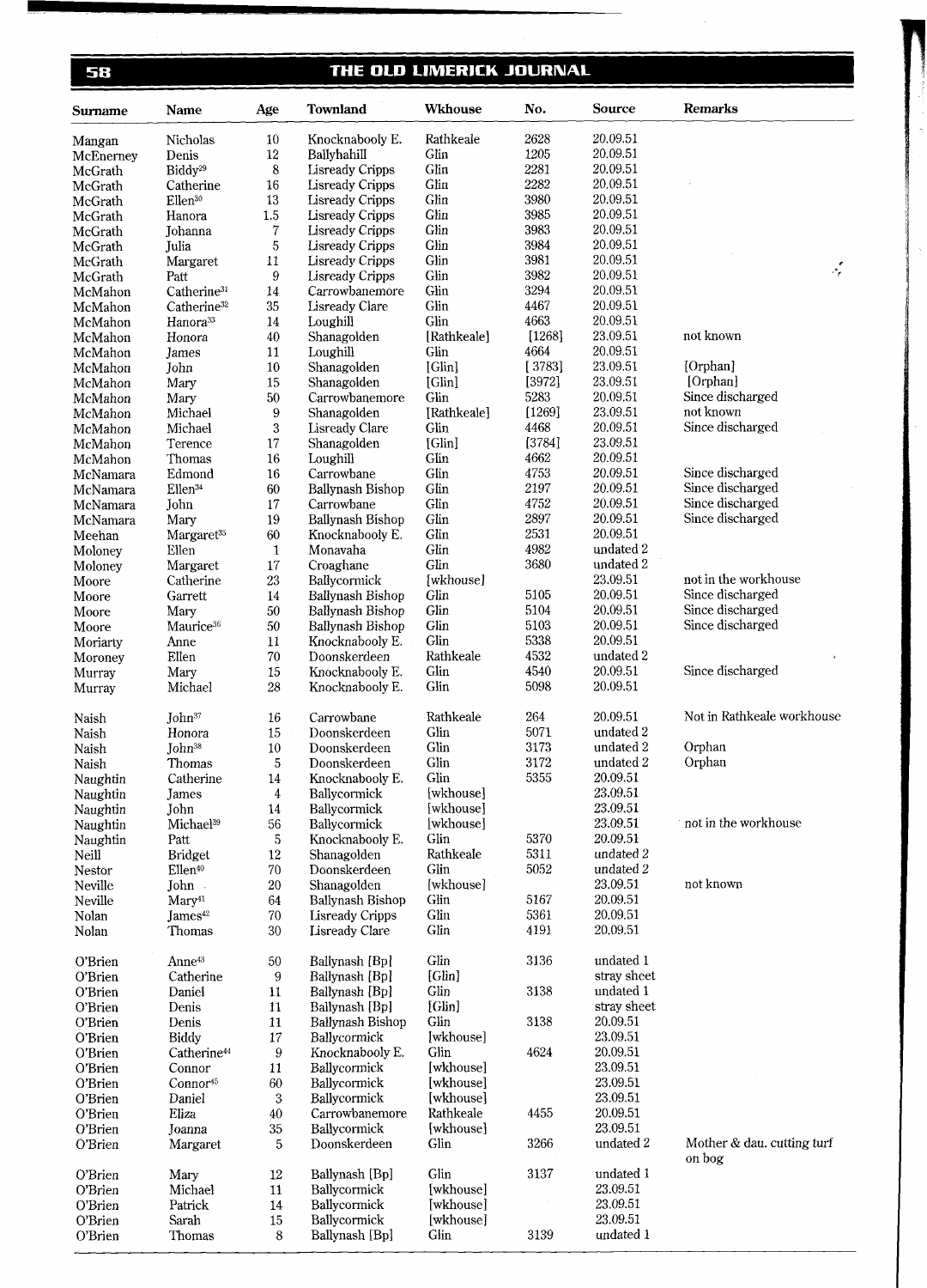## **WINTER EDITION 2004**

| <b>Surname</b> | Name                    | Age                     | <b>Townland</b>        | Wkhouse     | No.    | <b>Source</b> | <b>Remarks</b>                 |
|----------------|-------------------------|-------------------------|------------------------|-------------|--------|---------------|--------------------------------|
| O'Donnell      | Catherine               | 24                      | Monavaha               | Glin        | 4981   | undated 2     |                                |
| O'Donnell      | Ellen                   | 10                      | Carrowbane             | Glin        | 3727   | 20.09.51      | Since discharged               |
| O'Donnell      | Maurice                 | 8                       | Carrowbane             | Glin        | 3728   | 20.09.51      | Since discharged               |
| O'Donnell      | Maurice <sup>46</sup>   | 56                      | Carrowbane             | Glin        | 3725   | 20.09.51      | Since discharged               |
| O'Leary        | Connor <sup>47</sup>    | 9                       | Knocknabooly E.        | Glin        | 3851   | 20.09.51      | Since discharged               |
| O'Leary        | Margaret                | 12                      | Knocknabooly E.        | Glin        | 3852   | 20.09.51      |                                |
| O'Leary        | Mary                    | $\boldsymbol{7}$        | Knocknabooly E.        | Glin        | 3853   | 20.09.51      |                                |
| O'Neill        | <b>Bridget</b>          | $12\,$                  | Shanagolden            | [wkhouse]   |        | 23.09.51      | not known                      |
| O'Neill        | Bridget <sup>48</sup>   | $54\,$                  | Knockpatrick           | Glin        | 5116   | undated 2     | 3 O'Neills 'under J. Ebzery'   |
| O'Neill        | Catherine               | $30\,$                  | Knocknabooly E.        | Glin        | 5371   | 20.09.51      |                                |
| O'Neill        | Daniel <sup>49</sup>    | 5                       | Ballyhahill            | Glin        | 5368   | 20.09.51      |                                |
| O'Neill        | Henry                   | 13                      | Knockpatrick           | Glin        | 5117   | undated 2     |                                |
| O'Neill        | Joanna                  | 25                      | Ballycormick           | [wkhouse]   |        | 23.09.51      |                                |
| O'Neill        | Margaret                | 9                       | Ballyhahill            | Glin        | 5369   | 20.09.51      |                                |
| O'Neill        | Michael                 | 10                      | Knockpatrick           | Glin        | 5118   | undated 2     |                                |
| O'Neill        | Michael                 | 5                       | Knocknabooly E.        | Glin        | 5372   |               |                                |
|                | Edmond <sup>50</sup>    | 56                      |                        |             |        | 20.09.51      |                                |
| O'Shea         |                         |                         | <b>Lisready Clare</b>  | Glin        | 5326   | 20.09.51      | Since discharged               |
| Parkinson      | Richard                 | 15                      | Ballycormick           | [wkhouse]   |        | 23.09.51      |                                |
| Power          | Joanna                  | 16                      | Ballycormick           | [wkhouse]   |        | 23.09.51      | not in the workhouse           |
| Ryan           | Patt <sup>51</sup>      | 11                      | Mt Trenchard           | Glin        | 5337   | 20.09.51      | Since discharged               |
| Scanlan        | <b>Bridget</b>          | 4                       | Doonskerdeen           | Rathkeale   | 3733   | undated 2     |                                |
| Scanlan        | John                    | 15                      | Loughill               | Rathkeale   | 4525   | 20.09.51      | Since discharged               |
| Scanlan        | Mary                    | 17                      | Loughill               | Rathkeale   | 4524   | 20.09.51      | Since discharged               |
| Scully         | Ellen                   | 16                      | Ballyhahill            | Rathkeale   | 3270   | 20.09.51      |                                |
| Shanessy       | Daniel                  | 10                      | Doonskerdeen           | Glin        |        |               | Since discharged               |
|                | Catherine               |                         |                        |             | 4687   | undated 2     |                                |
| Shaughnessy    |                         | 8                       | Shanagolden            | [Rathkeale] |        | 23.09.51      |                                |
| Shaughnessy    | Catherine               | 8                       | Shanagolden            | Rathkeale   | 354    | undated 2     |                                |
| Shaughnessy    | Honora                  | 14                      | Ballycormick           | [wkhouse]   |        | 23.09.51      | out since 23 Sept.             |
| Shaughnessy    | Jeremiah                | 15                      | Carrowbane             | Glin        | 2788   | 20.09.51      | Since discharged               |
| Shaughnessy    | Margaret <sup>52</sup>  | 46                      | Carrowbane             | Glin        | 2786   | 20.09.51      | Since discharged               |
| Shaughnessy    | Michael                 | 15                      | Corgrig                | Rathkeale   | 5396   | undated 2     |                                |
| Shaughnessy    | Richard                 | $\,$ 8 $\,$             | Doonskerdeen           | Rathkeale   | 409    | undated 2     |                                |
| Shaughnessy    | Thomas                  | 6                       | Ballycormick           | [wkhouse]   |        | 23.09.51      | not in the workhouse           |
| Shaughnessy    | Thomas                  | 7                       | Doonskerdeen           | Rathkeale   | 410    | undated 2     |                                |
| Shaughnessy    | Thomas                  | 10                      | Carrowbane             | Glin        | 2787   | 20.09.51      | Since discharged               |
| Shea           | Anne                    | 14                      | Shanagolden            | [Rathkeale] |        | 23.09.51      | not known                      |
| Shea           | Anne                    | 50                      | Shanagolden            | [Rathkeale] |        | 23.09.51      | not known                      |
| Shea           | Anne                    | 50                      | Shanagolden            | Rathkeale   | 2385   | undated 2     |                                |
| Shea           | Anne                    | 14                      | Shanagolden            | Rathkeale   | 2386   | undated 2     |                                |
| Sheahan        | Margaret <sup>53</sup>  | 50                      | Doonskerdeen           | Rathkeale   | 2824   | undated 2     |                                |
| Sheahan        | Patrick                 | 19                      | Ballycormick           | [wkhouse]   |        | 23.09.51      | not in workhouse               |
| Slattery       | Catherine <sup>54</sup> | 64                      | Carrowbanebeg          | Glin        | 4453   | 20.09.51      |                                |
| Stephenson     | Eliza                   | 20                      | Carrowbanemore         | Glin        | 5178   | 20.09.51      | Since discharged               |
| Sullivan       | Daniel                  | 7                       | Ballycormick           | [wkhouse]   |        | 23.09.51      |                                |
| Sullivan       | Johanna <sup>55</sup>   | $\overline{7}$          | Lisready Cripps        | Rathkeale   | 2744   |               |                                |
| Sullivan       | John                    | 11                      |                        |             |        | 20.09.51      |                                |
| Sullivan       |                         |                         | <b>Lisready Cripps</b> | Rathkeale   | 2742   | 20.09.51      |                                |
| Sullivan       | Joseph                  | 15                      | Ballycormick           | [wkhouse]   |        | 23.09.51      | not in workhouse               |
|                | Margaret                | 9                       | Ballycormick           | [wkhouse]   |        | 23.09.51      | not in workhouse               |
| Sullivan       | Mary                    | 45                      | Carrowbane             | Glin        | [2821] | 20.09.51      | Filed though on outdoor relief |
| Sullivan       | Michael                 | 13                      | Ballycormick           | [wkhouse]   |        | 23.09.51      |                                |
| Sullivan       | Michael                 | 9                       | Lisready Cripps        | Rathkeale   | 2743   | 20.09.51      |                                |
| Sullivan       | Patt                    | $\overline{2}$          | Lisready Cripps        | Rathkeale   |        | 20.09.51      |                                |
| Toomy          | John                    | 15                      | Ballyhahill            | Glin        | 4374   | 20.09.51      |                                |
| Toomy          | Patt                    | 16                      | Ballyhahill            | Glin        | 3042   | 20.09.51      |                                |
| Trehy          | Biddy                   | $20\,$                  | Knocknabooly E.        | Glin        | 5397   | 20.09.51      |                                |
| Trehy          | Catherine               | 16                      | Knocknabooly E.        | Glin        | 4700   | 20.09.51      |                                |
| Trehy          | Mary                    | 40                      | Knocknabooly E.        | Glin        | 5166   | 20.09.51      |                                |
| Wall           | Catherine               | 30                      | Kimeheer               | Rathkeale   | 3740   | undated 2     |                                |
| Wall           | Michael                 | $\overline{\mathbf{4}}$ | Kimeheer               | Rathkeale   | 3741   | undated 2     |                                |
| Walsh          | Edmond                  | 11                      | Carrowbanebeg          | Glin        | 5335   | 20.09.51      |                                |
| Walsh          | James                   | 15                      | Ballyhahill            | Rathkeale   | 2240   | 20.09.51      |                                |
| Walsh          | Michael                 | 17                      | Carrowbanebeg          | Rathkeale   | 4614   | 20.09.51      |                                |
| Walsh          | Pierce                  | 13                      | Carrowbanebeg          | Glin        | 5334   | 20.09.51      |                                |
| Windle         | Catherine               | 10                      | Ballyhahill            | Rathkeale   | 4454   | 20.09.51      | Since discharged               |
| Windle         | Sarah                   | 40                      | Ballyhahill            | Rathkeale   | 4452   | 20.09.51      | Since discharged               |
| Wright         | Hanna                   | 10                      | Ballynash Bishop       | Rathkeale   | 392    | 20.09.51      |                                |
| Wright         | James                   | 7                       | Ballynash Bishop       | Rathkeale   | 393    | 20.09.51      |                                |
| Wright         | Margaret <sup>56</sup>  | 45                      | Ballynash Bishop       | Rathkeale   | 391    | 20.09.51      |                                |
|                |                         |                         |                        |             |        |               |                                |

59